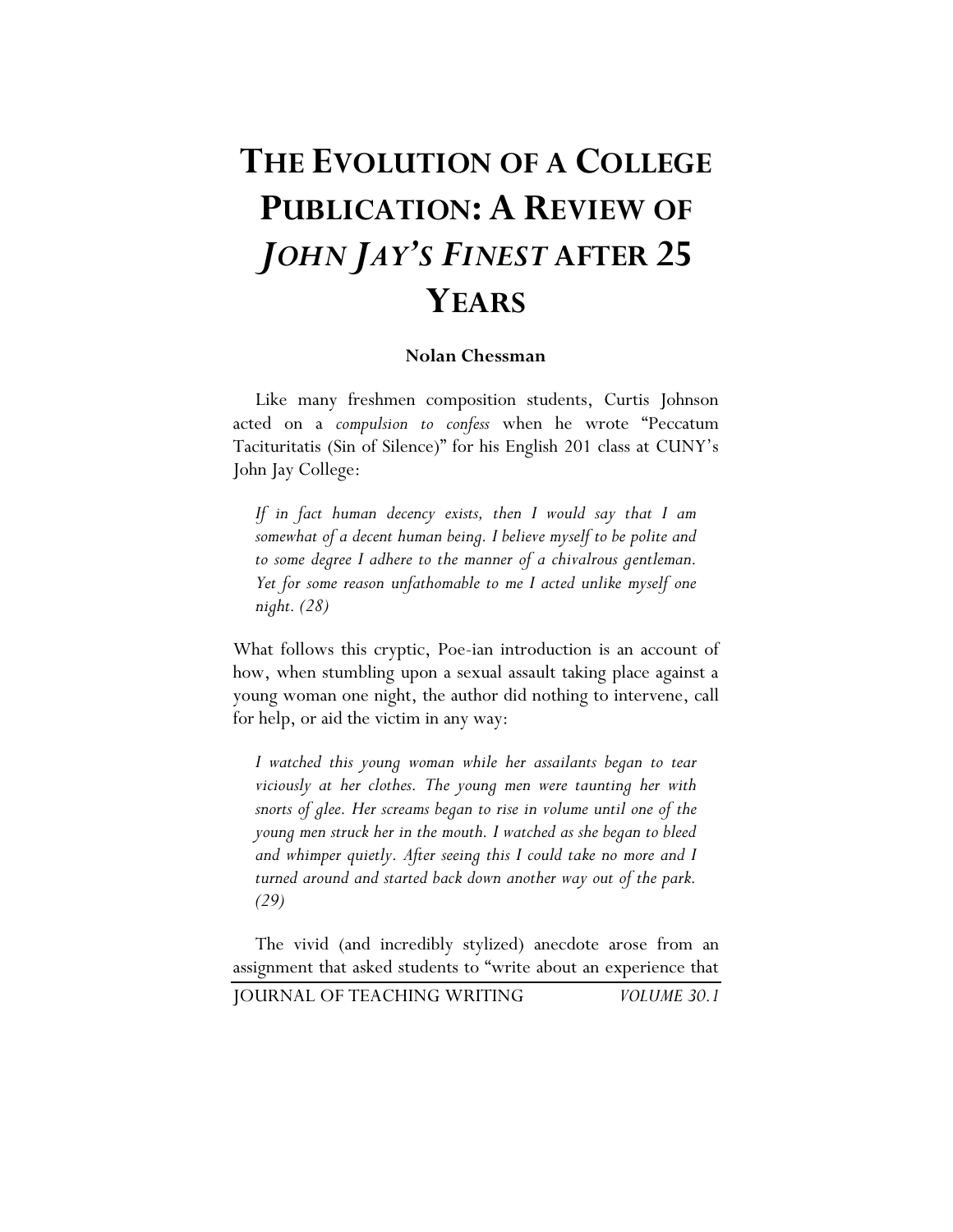marked a turning point in their lives"—explained Professor Lee Jenkins—"one that caused them to see themselves, and others of importance to them, in a new light." In other words, Johnson was not explicitly asked to confess his deepest, most shameful secret—*he chose to*. And, in doing so, he succeeded in crafting a visceral piece of writing that, in his professor's words, "explores the way taken-for-granted gender stereotypes can be confronted and deconstructed as a result of encounters that compel a cleareyed examination of one's own biases and conventional attitudes."

Such clear-eyed examinations of the self, as well as one's community (both local and global), fill the pages of *John Jay's Finest*, an annual publication of exemplary student writing produced in courses across the disciplines at John Jay College of Criminal Justice, one of twenty-four institutions within the City University of New York system. Now in its twenty-seventh year, the journal was founded by English professors Patricia Licklider and Shirley Schnitzer to (1) celebrate outstanding student writing, (2) provide other student writers with successful models of composition, and (3) inspire faculty outside of the English department to implement writing-to-learn strategies in their classrooms (ii). The magazine is admirably egalitarian, publishing material from the college's most basic-level composition courses as well as from its graduate-level criminal justice courses. In fact, the journal doubles as an unofficial literary magazine, publishing fiction, poetry, and drama, too—much of which is produced outside the classroom walls.

My aim here is to explore the evolution of *John Jay's Finest* (one of CUNY's most long-standing records of student writing from across the curriculum) in order to gain a deeper understanding of the changing attitudes toward student writing at John Jay College between 1985 and 2010. My hope is that a detailed examination of the genre and rhetorical characteristics of these publications will yield insights into writing faculty's fundamental notions of what constitutes exemplary student writing, and how these notions have shifted over the last twenty-five years. Peripherally, this study may also reflect the genre and rhetorical characteristics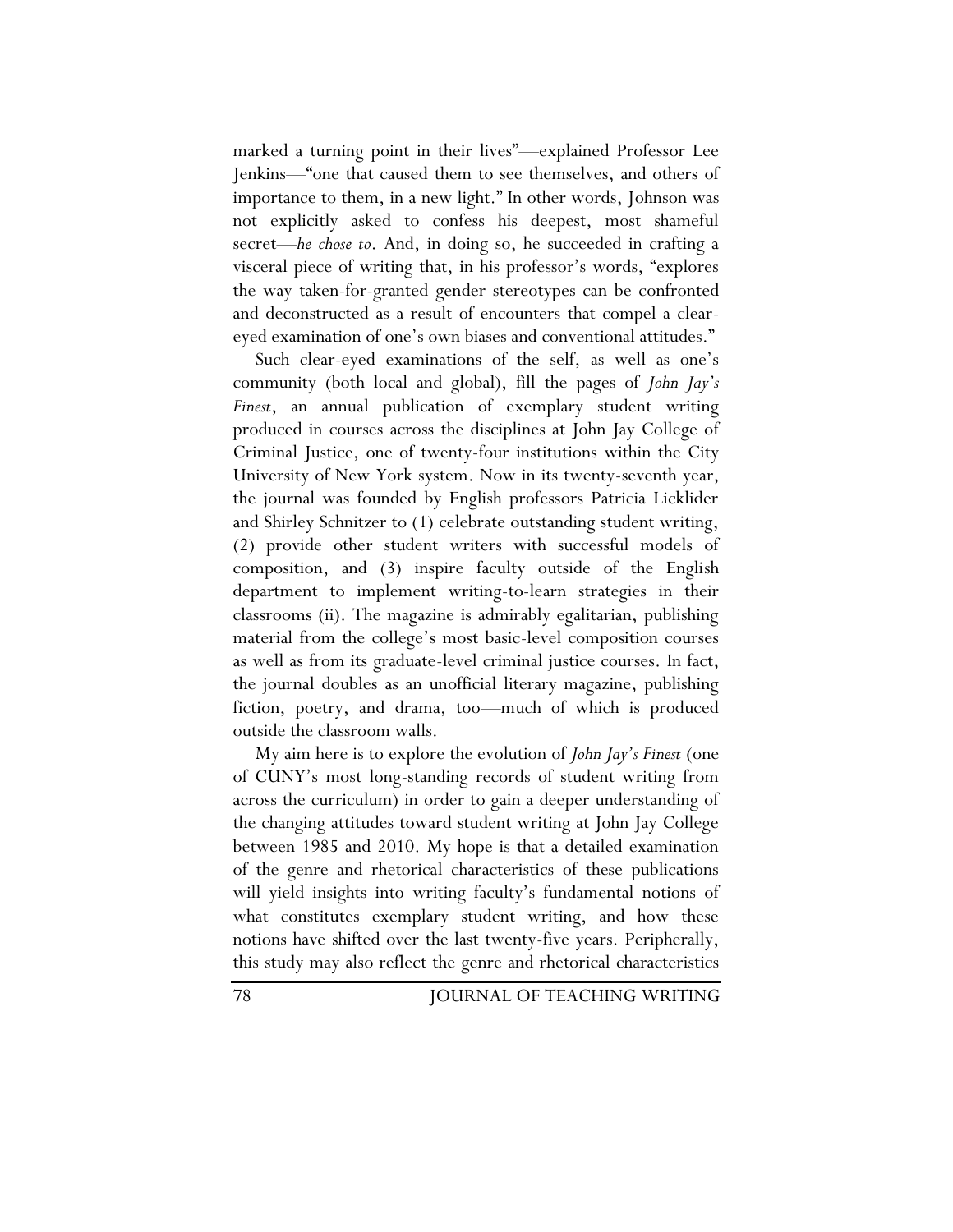valued at the student level since a portion of *JJF*'s contents are comprised of self-submitted entries. It may also uncover discoveries regarding the function(s) of a publication such as *John Jay's Finest* and, to a larger extent, determine their potential pedagogical and administrative uses.

Edith Wells provides some historical context surrounding anthologies of student work in "College Publications of Freshman Writing," which appeared in *College Composition and Communication* in 1950. In this article, she profiles four noteworthy journals of freshman writing, detailing their editorial processes, funding methods, publicity campaigns, curricular functions, challenges, successes, etc. Ultimately, Wells concludes that "by giving prestige to freshman writing, the magazine can brighten the often dull composition classes" (11). In doing so, argues Robert Scholes in *Textual Power*, we afford student writing the same respect garnered by literature and print journalism (7).

The glow of "prestige" and "respect" furnished by publication can, in part, be attributed to the feeling of *purpose* with which it supplies its writers. But purpose, of course, is an affective charge contingent upon its surroundings (just as everything else). What purpose relies on is *audience*—a willing ear, an eager eye. After implementing an e-publication of student work in her writing classroom, Dawn Putnam discovered the awesome effect that audience could have on her students' level of engagement with and enthusiasm for writing. Before employing e-publications, writing for Putnam's students was "just something to get done so you don't have to do it" (102). But when Putnam announced that the class's writing would be published and disseminated among the community, they suddenly cared a great deal about the quality of their work. Workshops exhibited a newfound fervency, with students endlessly deliberating over which ideas they wanted to express to their community, and how (Putnam 104).

It seems, then, that another desirable result of student publications is that they can lead to an increased level of accountability in the student's work ethic, thereby enhancing the intellectual depth and linguistic character of the work itself. But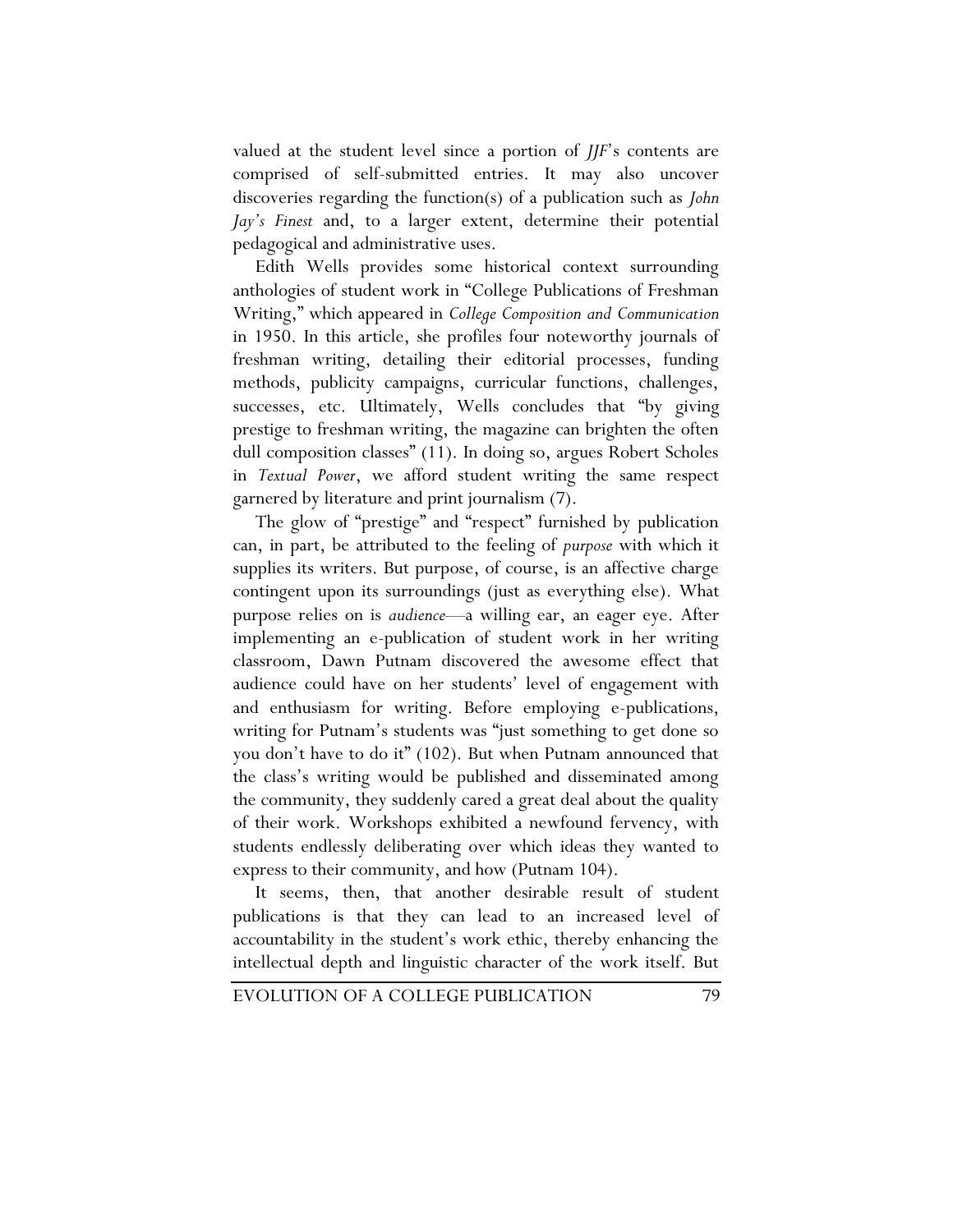what does "depth" and "character" in student writing look like anyway? Can we measure it in terms of rhetorical style or mode of genre? Perhaps, but it is certainly more complicated and nuanced than a near-sighted process as such could account for. Thus, in an attempt to find answers to these and other questions surrounding the publication of student writing (from selection to production), I have applied methods of textual analysis from Edward P.J. Corbett and Robert J. Connors' "Study of Style." These methods, which entail a detailed, sentence-level examination of six works from issues of *John Jay's Finest* dating between 1985 and 2010, will provide a technical lens through which I will chart changes in writing styles valued by students and English faculty over twentyfive years. Additionally, I have categorized and tallied the presence of specific genre types found in these six issues of *JJF* in order to note changes in the magazine's perceived preferences as editorial positions shift (about every five years). At the very least, this study will be a preliminary gesture toward answering questions about the function of student publications in- and outside the writing classroom.

When leafing through any given issue of *JJF*, it is easy to become absorbed in the stories of these students (their failures and achievements, their secrets and sorrows). And this is the point, explained former co-editor Patricia Licklider to me inside John Jay's brand new English department offices on the Upper West Side of Manhattan. In her view, English composition was the only course that afforded students the opportunity to explore themselves personally through writing. Thus, she and co-founder Shirley Schnitzer sought to applaud these efforts of personal writing by amplifying their presence in *JJF*. As indicated by Table 1, *John Jay's Finest* was, and continues to be, committed to showcasing a variety of genre types in its pages; however, as editorial roles shifted among English faculty, so did the overall tone and style of the magazine's contents.

In the magazine's first ten years of publication, we can see a growing appreciation for the personal narrative in its pages, reaching their apex in 1995, at which point they comprised the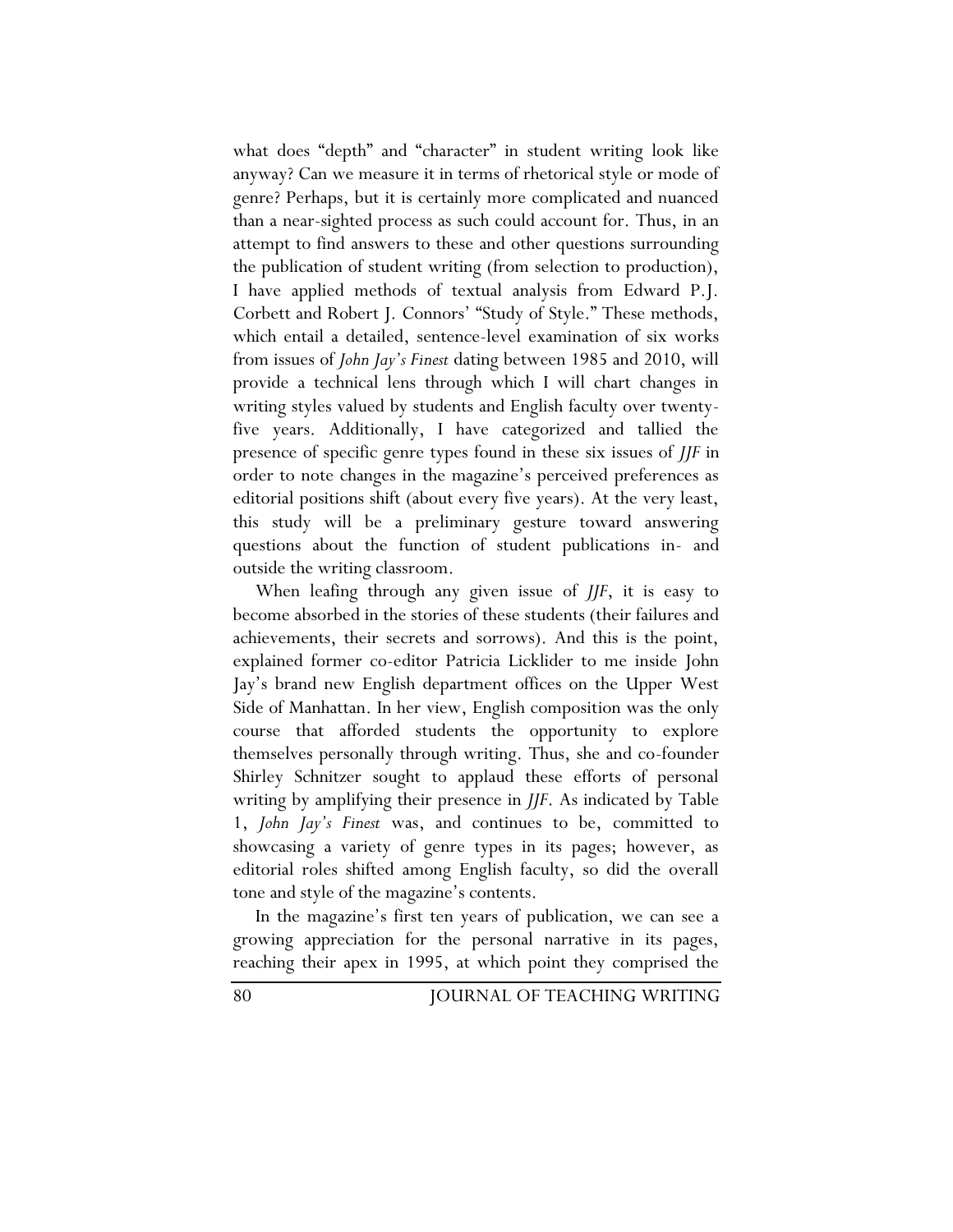majority of the magazine's contents at 28.6%. Contrastively, textual analyses came in at a close second place at 23.8%, an exponential increase from 1990 (when analyses comprised only 9.7% of the issue), and an even more dramatic increase from 1985 (which contained no analyses, spotlighting poetry, fiction, and short editorial essays instead). In dramatic fashion, however, the personal narrative falls out of favor after Professor Frederik Rusch's 1995 issue, plummeting steadily until, in 2010, the genre is completely eradicated from the pages of the magazine. Instead, editors Jeffrey Heiman and Adam Berlin devoted those pages to textual analyses, which make up 45.2% of the 2010 issue. In the span of twenty-five years, then, what was once the journal's most omnipresent genre has slowly and steadily disappeared from its pages. Moreover, the personal narratives were replaced by a genre that was at first completely disregarded by the editors of *JJF*, only to become its most prominent.

Table 1: Genres Types in *John Jay's Finest*, 1985 – 2010

|                                              | Personal<br><b>Narratives</b> | <b>Exploratory</b><br>Research<br>Essays | Profiles        | Reports                 | <b>Position</b><br>Papers | Textual<br>Analyses | Fiction        | Drama                      | Poems          | Fairy<br>Tales          | Multi-<br>Genre<br>Essays | Journal<br><b>Entries</b> | Letters               |
|----------------------------------------------|-------------------------------|------------------------------------------|-----------------|-------------------------|---------------------------|---------------------|----------------|----------------------------|----------------|-------------------------|---------------------------|---------------------------|-----------------------|
| 1985<br>(Eds.<br>Licklider &<br>Schnitzer)   | $0(0.0\%)$                    | $1(5.6\%)$                               | $(5.6\%)$       | 0<br>$(0.0\%$           | 3<br>(16.7%)              | 0<br>$(0.0\%)$      | 4<br>(22.2%    | 0<br>$(0.0\% )$            | 6<br>(33.3%)   | 0<br>$(0.0\% )$         | $(11.1\%)$                | 0<br>$(0.0\%$             | $(5.6\%)$             |
| 1990<br>(Eds.<br>Licklider &<br>Schnitzer)   | 8<br>$(25.8\%)$               | $2(6.5\%)$                               | 0<br>(0.0%      | 3<br>(9.7%              | 4<br>12.9%                | 3<br>(9.7%)         | 3<br>(9.7%     | 0<br>$(0.0\%$              | 0<br>$(0.0\%)$ | 3<br>(9.7%              | 2<br>$(6.5\%)$            | 3<br>(9.7%                | 0<br>(0.0%            |
| 1995<br>(Ed. Rusch)                          | 12<br>$(28.6\%)$              | $3(7.1\%)$                               | 0<br>$(0.0\% )$ | $\overline{2}$<br>(4.8% | $\overline{2}$<br>(4.8%   | 10<br>(23.8%)       | 5<br>(11.9%    | $\overline{0}$<br>$(0.0\%$ | $(16.7\%)$     | $\overline{0}$<br>(0.0% | (2.4%                     | $\mathbf{0}$<br>$(0.0\%$  | $\Omega$<br>$(0.0\%)$ |
| 2000<br>(Ed.<br>Mushabac)                    | 9<br>$(29.0\%)$               | $3(9.7\%)$                               | 0<br>$(0.0\%$   | 2<br>(6.5%              | 3<br>(9.7%                | 11<br>(35.5%)       | 0<br>$(0.0\%)$ | (3.2%)                     | 0<br>$(0.0\%)$ | 0<br>$(0.0\%$           | $\Omega$<br>$(0.0\%)$     | 2<br>(6.5%)               | 0<br>(0.0%            |
| 2005<br>(Ed. Pease)                          | $(22.6\%)$                    | $2(6.5\%)$                               | (3.2%)          | (3.2%)                  | 4<br>$12.9\%$             | 9<br>$(29.0\%)$     | (3.2%)         | 2<br>(6.5%)                | (3.2%)         | 0<br>(0.0%              | 3<br>(9.7%                | $\mathbf{0}$<br>$(0.0\%)$ | $\Omega$<br>$(0.0\%)$ |
| 2010<br>(Eds.<br>Heiman &<br><b>Berlin</b> ) | $0(0.0\%)$                    | (25.8%<br>8                              | 0<br>$(0.0\%$   | (3.2%)                  | 4<br>(12.9%               | 14<br>(45.2%)       | 0<br>$(0.0\%$  | 0<br>$(0.0\%$              | 2<br>$(6.5\%)$ | 0<br>$(0.0\%)$          | 2<br>$(6.5\%)$            | 0<br>$(0.0\%$             | 0<br>(0.0%            |

Notable, too, is the magazine's evolution from an unofficial literary magazine to a rather straightforward journal of expository writing. Licklider and Schnitzer's 1985 issue contained six poems and four short stories; yet, from there, the inclusion of creative writing is much more erratic. A few poems appear in most issues over the years, but their presence seems to be an afterthought, as they are typically inserted in empty spaces after expository pieces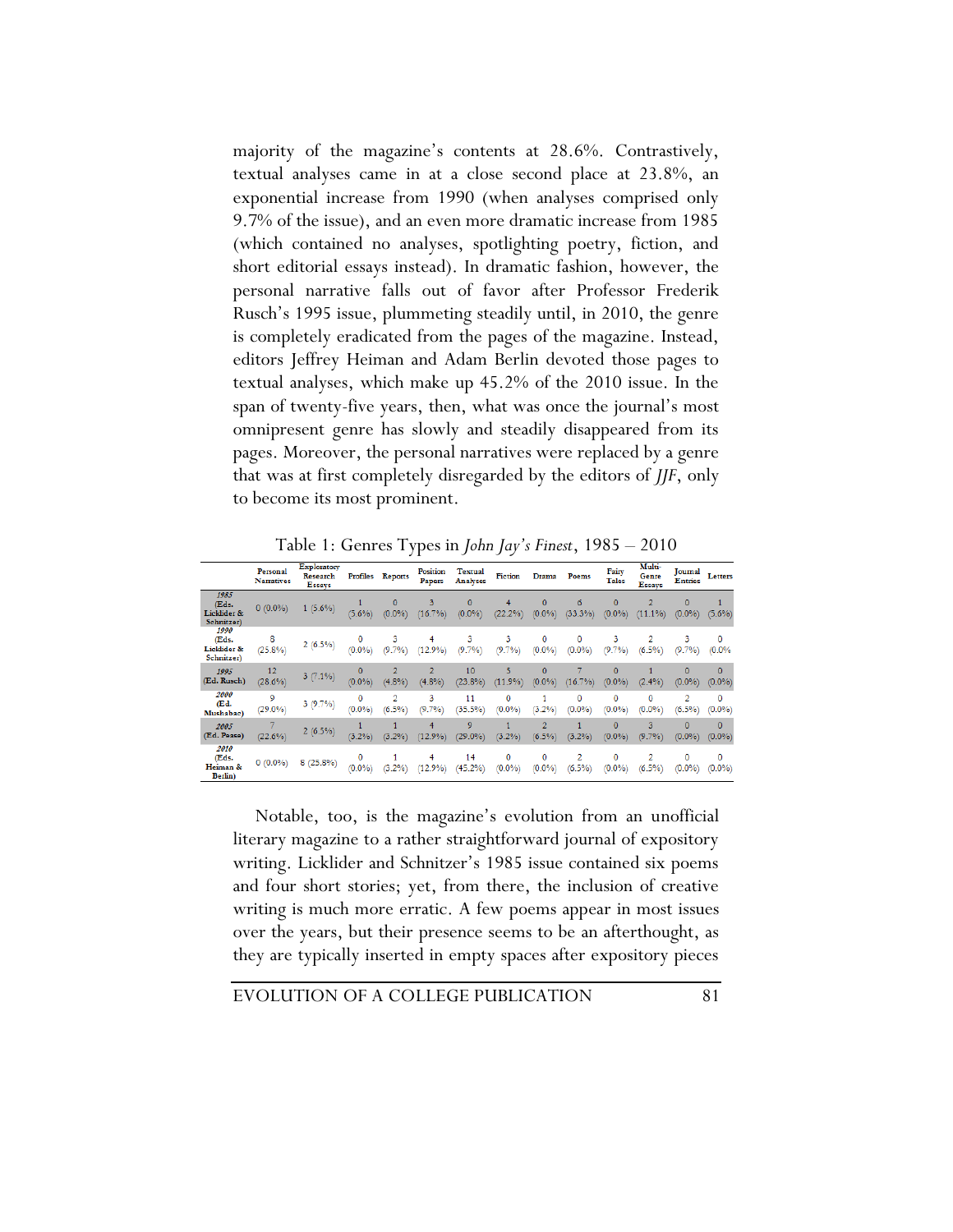(perhaps the editors intend them as palate cleansers). By 2010, analyses of literature take the place of student literature, which, combined with the absence of personal narratives, detracts from the magazine's former polyvocal, expressive demeanor.

Such a dramatic evolution would imply that John Jay College, as an institution (or at the very least its English department), sought to shift its students' attention to academic writing, what David Bartholomae describes as "pure, muscular, lean, taut, the language of truth and reason […] language stripped of the false dressings of style and fashion, a tool for inquiry and critique" (62). Bartholomae intoned this definition of academic writing somewhat sardonically in a conversation with Peter Elbow at the Conference on College Composition and Communication, but despite its admittedly "stuffy" and "pedantic" (62) traits, it serves as a useful vector for the conveyance of ideas in the university environment. If, ultimately, the objective of *John Jay's Finest* is to model exemplary academic writing, it is worth examining how these models have changed over the last twent-five years. In doing so, we might find a model upon which to base the selection of all future models, achieving a level of consistency in the modeling process. At the very least, we will gain further insights into the evolution of academic writing at a public institution such as John Jay College, and, in the process, discover some significant points of departure.

Moving my inquiry beyond a simple survey of featured genres in *John Jay's Finest*, I began to look closely at individual samples of student writing from six issues of the magazine—1985, 1990, 1995, 2000, 2005, and 2010. Methods from Corbett and Connors' "Study of Style" informed my own analyses of the student writing found in these issues, where I focused specifically on sentence types (simple, complex, compound, compoundcomplex, etc.) and sentence length. I also made general analyses of rhetorical structures found in these samples, such as paragraph organization and transitions. (Graphic representations of these data can be found in Table 3 and Table 4.)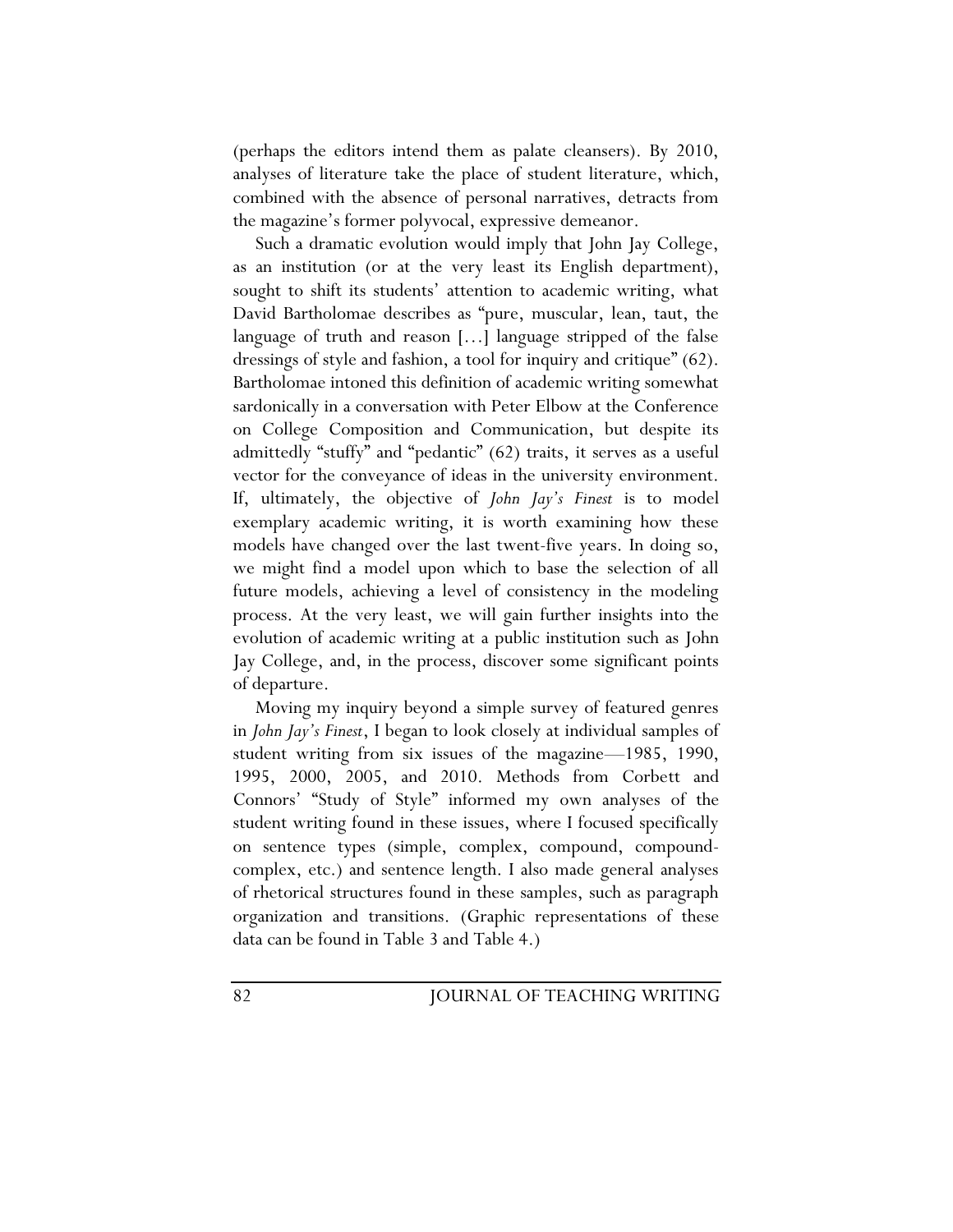In hopes of achieving objective, impartial results, I blindly selected the fifth essay from each of my six sources. In cases where the fifth piece of writing was a poem or a short story, I chose the essay immediately following. For the purpose of this study, I considered short stories and poems to be outliers since these genres utilized nonstandard English to create a desired effect not found in the other genre types present in *JJF*. A full breakdown of the selected student works, their thematic concerns, and genre modes can be viewed in Table 2.

|                       | Subject                                   | <b>Theme</b>                                                                                  | Genre              |
|-----------------------|-------------------------------------------|-----------------------------------------------------------------------------------------------|--------------------|
| 1985<br>Gonzalez      | gender stereotyping                       | relationship between societal<br>prejudice and gender roles                                   | position paper     |
| 1990<br>Unick         | consequences of industrial<br>development | material desires and<br>environmental degradation                                             | position paper     |
| 1995<br>Newhart       | cab drivers in New York City              | the knowingly dangerous<br>situation we put ourselves<br>when entering an NYC cab             | personal narrative |
| 2000<br>Zvezdanova    | childhood memories                        | realizations about the human<br>condition brought on by<br>childhood experiences              | personal narrative |
| 2005<br><b>Daleus</b> | sexual assault                            | psychological and emotional<br>effects in the aftermath of<br>sexual assault                  | personal narrative |
| 2010<br><b>Wynns</b>  | global warming                            | irrational associations with<br>nuclear energy inhibit a viable<br>solution to global warming | position paper     |

Table 2: Focus of Selected Essays

In the 1985 sample, English 101 student Anthony Gonzalez seeks to answer the question posed in his title: "Women—Fragile Flowers?" The topic arose, he explains in his introduction, from a "hot discussion on 'women's lib'" that took place in his Puerto Rican Sociology Class. He goes on to credit a classmate ("Chris") for inciting the argument when, "with an air of authority," he outlined innate, biological differences distinguishing the female character from that of the male. Like many of the essays in this study, Gonzalez's is situated locally, in the community of the university or New York City (or, in this essay's case, the confines of the classroom).

Gonzalez goes on to defend his position that "women are not the weaker sex but are the ostracized sex" in a four-paragraph, bisymmetrical, bipartite essay that utilizes logic and reason (rather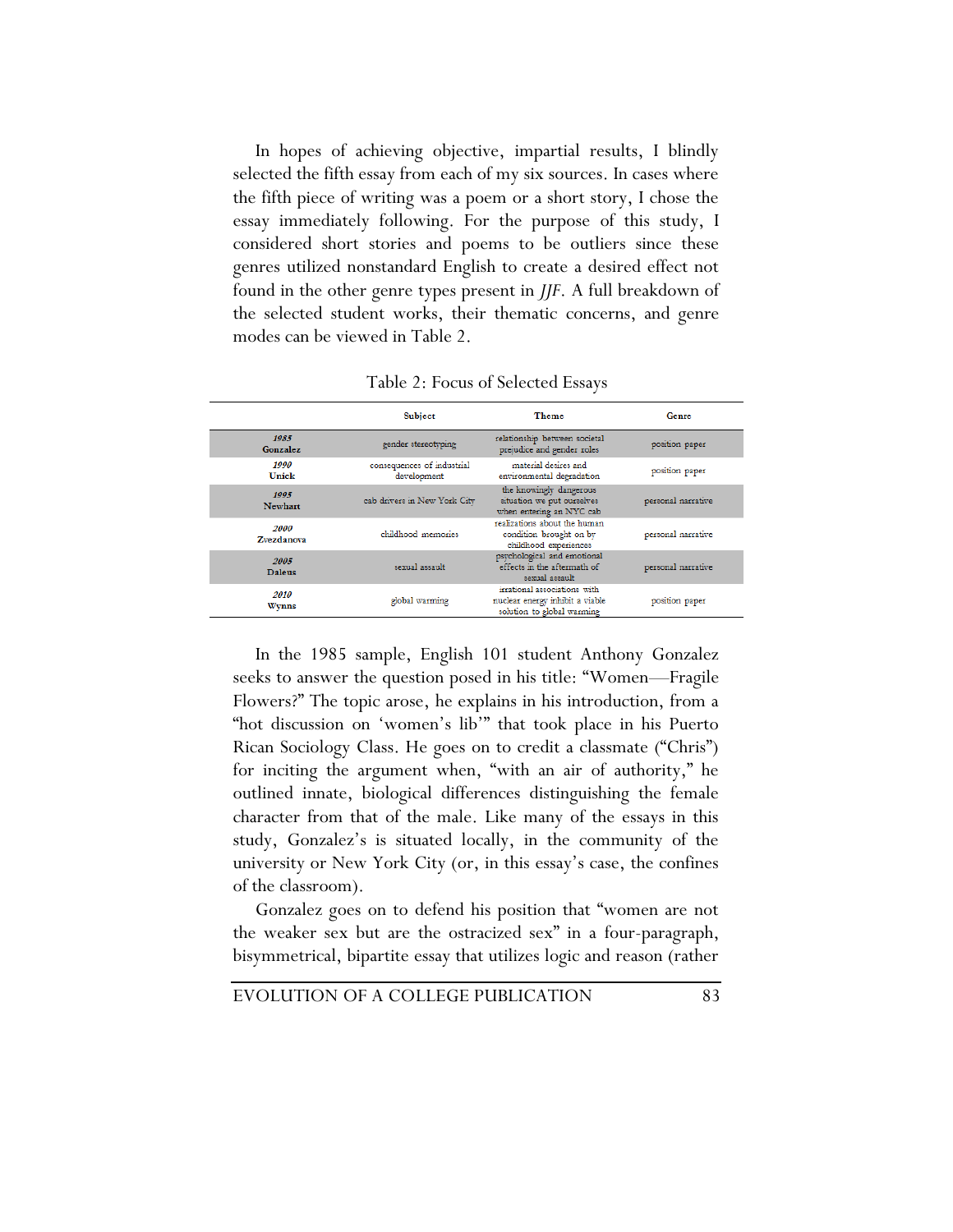than facts and statistics) to support its central claim. The essay is strikingly similar to English 101 student Kevin Unick's "Is This Progress?" which appears in the 1990 issue. Unick, too, presents an argument relying on logos as its primary mode of persuasion, making use of a similar bisymmetrical structure (except he employs three support paragraphs (a tripartite) rather than two). He eschews the inclusion of credible evidence, it seems, to instead appeal to his readers' sense of personal ethics by presenting them with a smattering of rhetorical questions: "Have we allowed the quality of our lives and environment to be sacrificed for the sake of driving a faster car or building a larger building?" In fact, as illustrated in Table 3, 23.5% of the sentence types found in Unick's essay are questions. By contrast, Gonzalez's essay contains only one question, also rhetorical, and, like Unick's use of questions, it functions as a substitution for a more direct statement or claim. Why does Unick work so ardently to deflect authorial claims in his essay, instead asking readers to formulate them for him?

|                                   | 1985<br>Gonzalez | 1990<br>Unick | 1995<br><b>Newhart</b> | 2000<br>Zvezdanova | 2005<br><b>Daleus</b> | 2010<br>Wynns |
|-----------------------------------|------------------|---------------|------------------------|--------------------|-----------------------|---------------|
| Total No. of<br><b>Sentences</b>  | 32               | 34            | 51                     | 48                 | 78                    | 29            |
| <b>Simple</b>                     | 14 (43.8%)       | $10(29.4\%)$  | $23(45.1\%)$           | 20 (41.7%)         | 30 (38.5%)            | 2(6.9%)       |
| Compound                          | $5(15.6\%)$      | $1(2.9\%)$    | $3(5.9\%)$             | $4(8.3\%)$         | $13(16.7\%)$          | $4(13.8\%)$   |
| <b>Complex</b>                    | 7(21.9%)         | $9(26.5\%)$   | 13 (25.5%)             | 19 (39.6%)         | 18 (23.1%)            | 14 (48.3%)    |
| Compound-<br><b>Complex</b>       | $5(15.6\%)$      | $0(0.0\%)$    | $5(9.8\%)$             | $4(8.3\%)$         | $5(6.4\%)$            | 8(27.6%)      |
| <b>Question</b>                   | $1(3.1\%)$       | $8(23.5\%)$   | $0(0.0\%)$             | $0(0.0\%)$         | 6(7.7%)               | $1(3.4\%)$    |
| Incomplete                        | $0(0.0\%)$       | $3(8.8\%)$    | $0(0.0\%)$             | $1(2.1\%)$         | $6(7.7\%)$            | $0(0.0\%)$    |
| Imperative                        | $0(0.0\%)$       | $3(8.8\%)$    | $0(0.0\%)$             | $0(0.0\%)$         | $0(0.0\%)$            | $0(0.0\%)$    |
| Dialog/Quotation                  | $0(0.0\%)$       | $0(0.0\%)$    | 7(13.7%)               | $0(0.0\%)$         | $0(0.0\%)$            | $(0.0\%)$     |
| Total No. of<br><b>Types Used</b> | 5                | 6             | 6                      | 5                  | 6                     | 5             |

Table 3: Analysis of Sentence Types

In part, we can perhaps view this deflection as a gesture toward an academic rhetoric of sophistication. We can view Unick's polite prodding as mindfulness (he does not wish to push his readers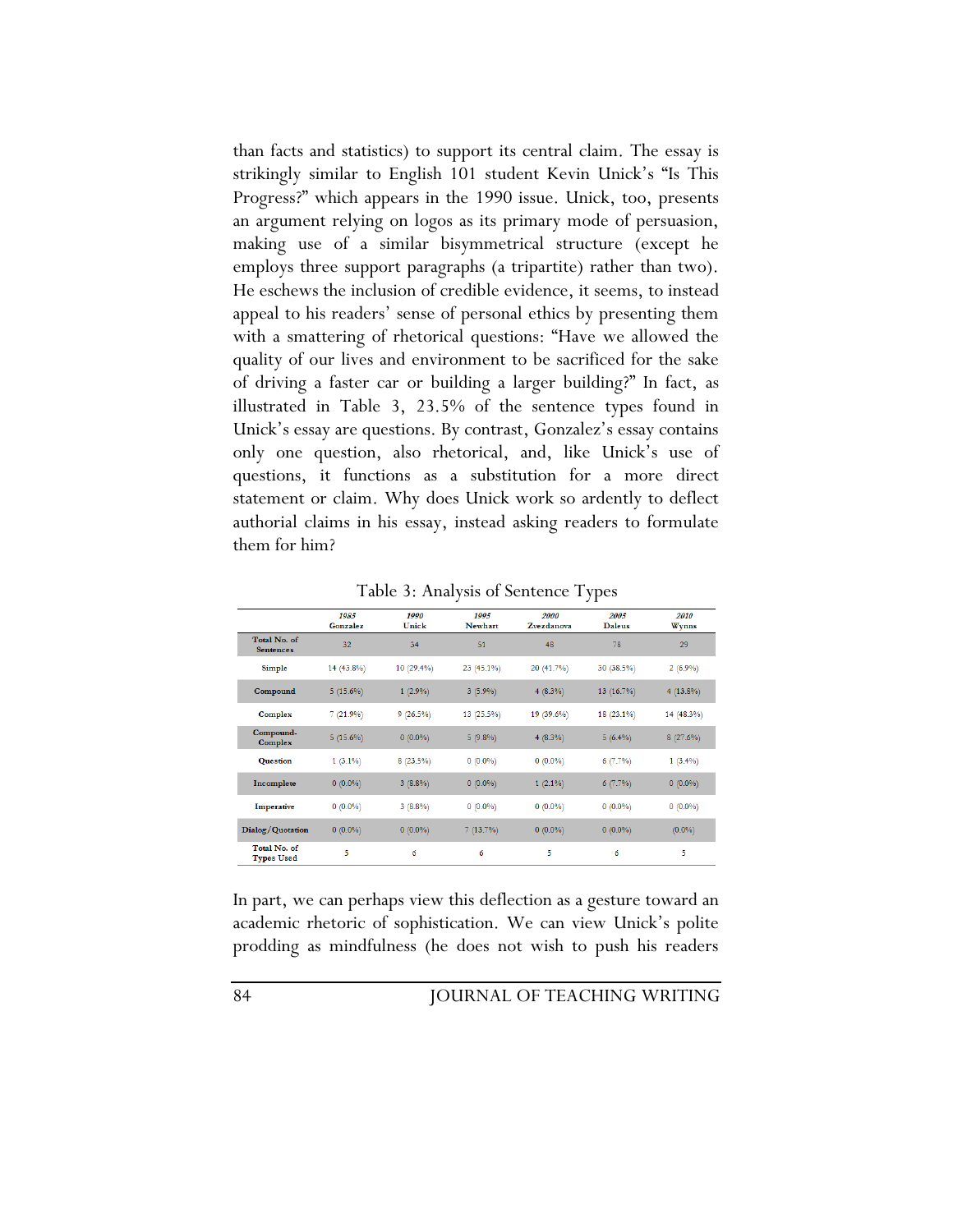away). At the same time, however, we might view this tactic as a cop out—used as a way to mask the essay's lack of substantive evidence. Unick at least acknowledges—and attempts to compensate for—this point of weakness, whereas Gonzalez peppers his essay freely with unsubstantiated claims, such as this one: "Few brilliant women have tried to develop their talents simply because there has been a small market for brilliant women in this country."

The personal narratives examined in issues 1995 and 2000 bear similar syntactical features. Both utilize relatively short, simple sentences to portray memories of past events. English 101 student Cynthia Newhart opens "Cab Drivers in New York" in conventional, five-paragraph-essay form:

*Cab drivers in New York have a driving style all their own. They act as if the standard rules of the road do not apply to them. Among their various dangerous habits are driving too fast, cutting off other drivers, and not using turn signals.*

Here, Newhart plainly sets up another bisymmetrical tripartite structure. She begins with an uncomplicated "hook" to draw the reader in and transitions into a three-prong thesis statement. Strangely, however, only one of these "prongs" receives explicit treatment in the essay ("driving too fast"), which makes sense, seeing as how Newhart is clearly working in the personal narrative genre and not in that of the more formulaic position paper. What follow this student's rather humdrum introduction are vivid depictions of nightmarish run-ins (some literal) with New York City cabs. It is in these passages that Newhart discovers an appropriate voice, incorporating dialogue and active diction to evoke a real sense of panic:

*"Stop. Let me out," I pleaded. I pounded on the bullet-proof divider between us. "Yes, Miss?" he asked. "Please pull over, I want to get out," I said. He turned his head to face me, completely taking his eyes off the road while he kept his foot firmly on the gas peddle*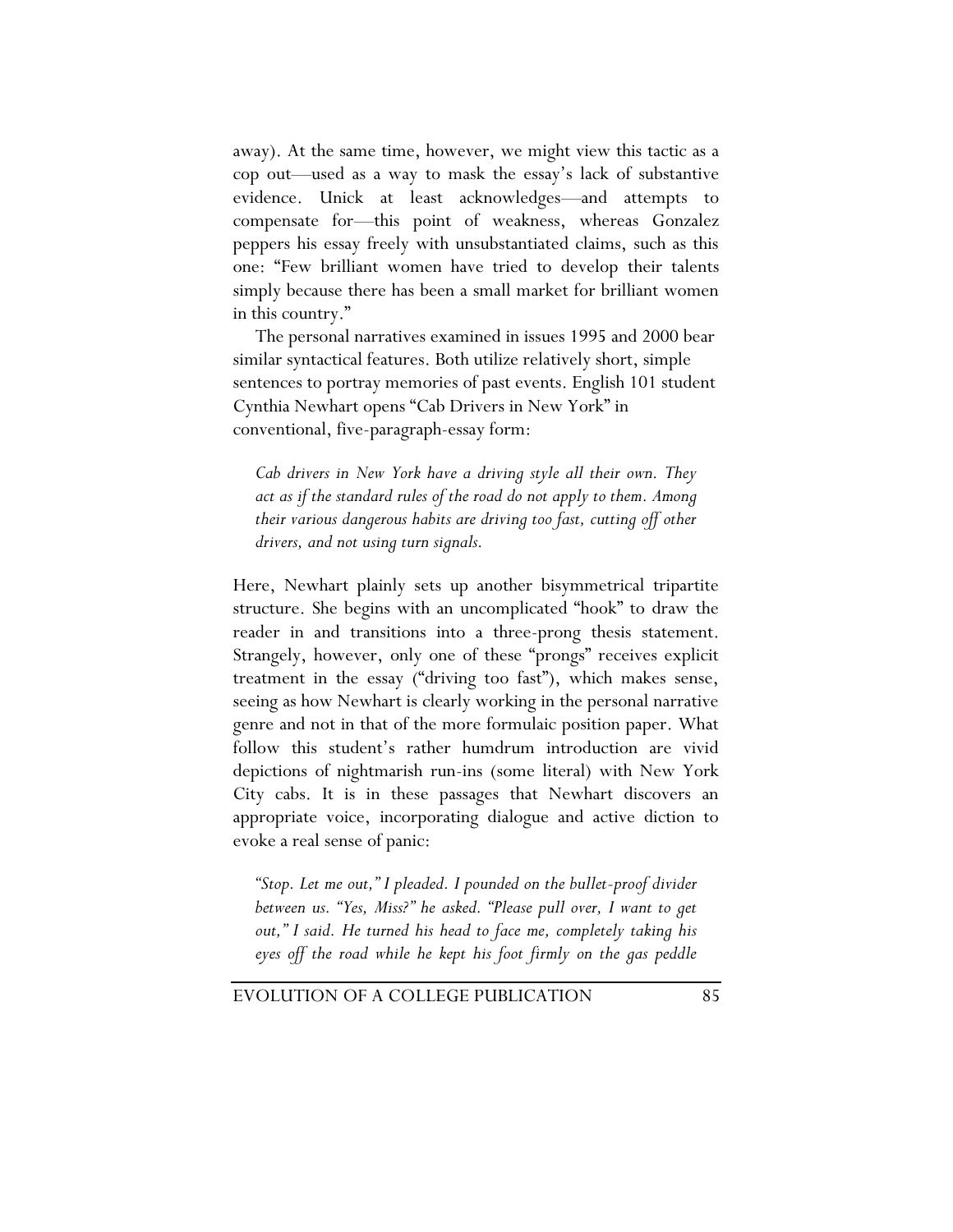*[sic]. "Where do you want to get out, Miss?" he asked, still facing me. "Anywhere, just pull over!" In one jerk of the wheel I was curbside. I paid my fare and quickly got out, relieved to be on terra firma again.*

English 201 student Polina Zvezdanova opens her personal narrative, "A Sudden Summer Storm," with a similar "academic" trope—that of the vague generalization. Meant to "draw the reader in," such generalizations risk coming across as pandering; yet, at the same time, they communicate the writer's desire to connect to her reader, as Zvezdanova attempts in her introduction when she writes, "Everyone has a collection of childhood memories." The obvious statement is useful, however, for the way in which it allows Zvezdanova to craft an opening to her personal narrative that transitions from an empty generalization to meaningful reflections on the significance of memory:

*Everyone has a collection of childhood memories. Memories are our way of connecting with the past, with ourselves. They are like a magic box that we can always open, or close. Some last, some do*  not. They constantly remind us of who we really are, of how we *became what we are. When I remember, it's like watching an old movie, a favorite old movie that I can watch over and over again. No one else can see what I see, only me…* 

Here, after somewhat of a false start, Zvezdanova effectively relates her topic to the reader while simultaneously exploring how memory is significant to her personally—the ultimate objective of the genre.

The third personal narrative of these six samples was found in the 2005 edition of *John Jay's Finest*. Written by Beverly K. Daleus in Professor Alisse Waterston's Culture and Crime class, "Abduction of a Soul" narrates Daleus' experience being raped in an empty parking garage as she attempted to enter her car. Daleus opens her traumatic account on a note of uncertainty, unable to adequately verbalize her experience. In fact, she begins by asking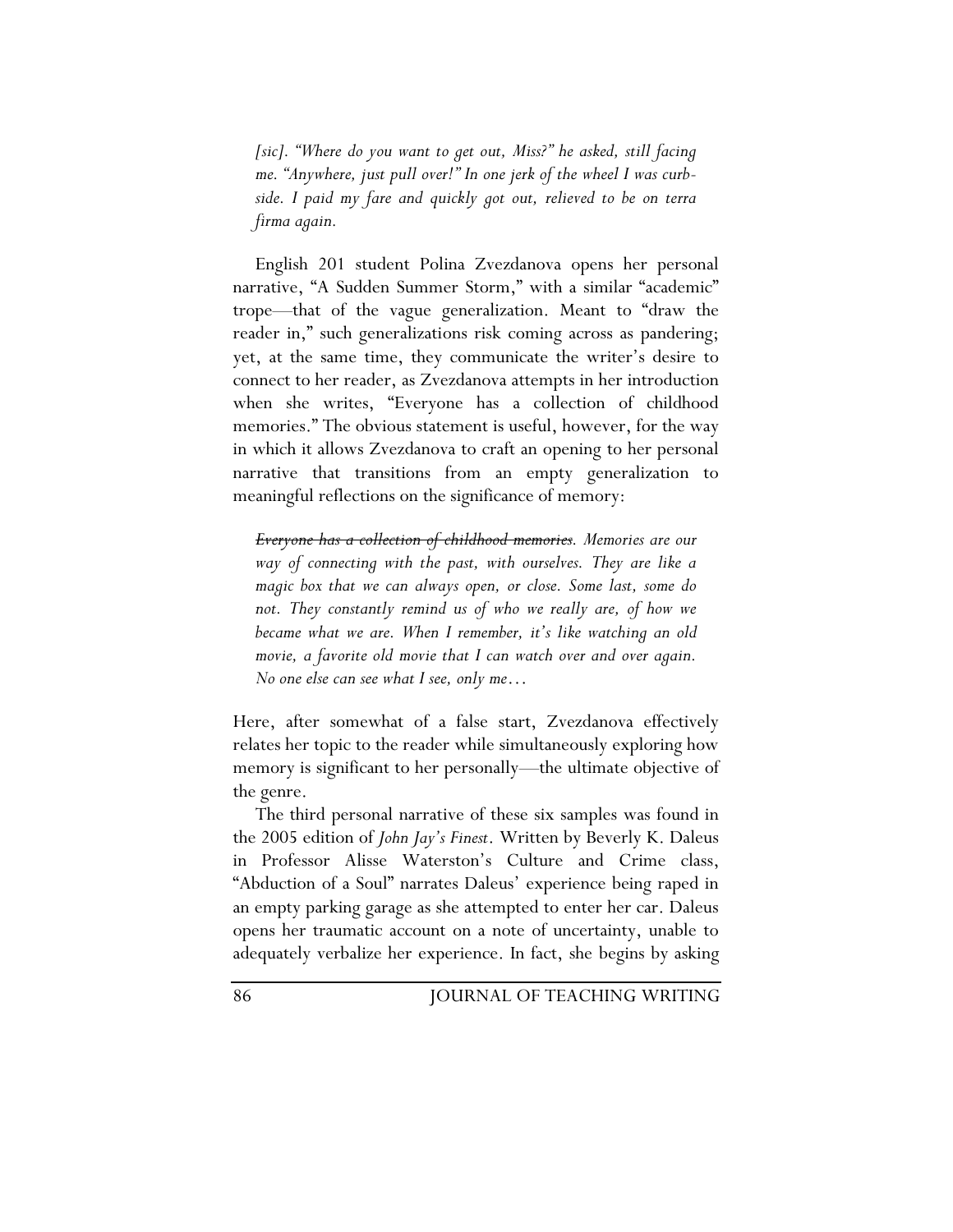the reader, ostensibly, for advice in this regard: "How do you describe what it feels like to be violated sexually by force? Is there a way to put into words the empty feeling you have when a man lays his heavy body on yours, and pounds away inside you?" In contrast to Newhart and Zvezdanova's personal narratives, Daleus utilizes a variety of sentence types, positioning complex structures against direct, simple arrangements: "He laid the machete on my chest with the tip towards my neck and told me, 'Don't move unless I tell you to.' So I didn't. I lay there. I didn't fight back." The effect is an authentic evocation of fear and anxiety. The details from Daleus' horrific encounter are conveyed with an immediacy appropriate to the rhetorical situation. She does not, as Newhart and Zvezdanova's sometimes do, enlist an academic voice or structure to infuse a misguided sense of logic and credibility into the piece. Instead, she trusts the accuracy of her memory and the authenticity of her voice to conjure up a persuasive helping of pathos that elicits empathy from her readers.

Among the five essays discussed so far, only small differences can be detected between them in regard to sentence type and length (see Table 4).

|                                  | 1985<br>Gonzalez | 1990<br>Unick | 1995<br>Newhart | 2000<br>Zvezdanova | 2005<br><b>Daleus</b> | 2010<br>Wynns |
|----------------------------------|------------------|---------------|-----------------|--------------------|-----------------------|---------------|
| Total No. of<br>Words            | 643              | 550           | 809             | 624                | 869                   | 792           |
| Total No. of<br>Paragraphs       | 4                | 5             | 5               | 6                  | 6                     | 4             |
| Total No. of<br><b>Sentences</b> | 32               | 34            | 51              | 48                 | 78                    | 29            |
| Average<br>Words/Sentence        | 21               | 20            | 17              | 16                 | 14                    | 28            |
| Maximum<br>Words/Sentence        | 30               | 29            | 35              | 32                 | 26                    | 51            |
| Minimum<br>Words/Sentence        | 11               | 2             | 5               | 3                  | 4                     | 11            |

Table 4: Analysis of Sentence Length

Excluding Zvezdanova's essay on childhood memories, the samples exhibit an overwhelming preference for simple sentences over compound, complex, or compound-complex sentences. Even Zvezdanova's piece, which, of the five, contains the most complex structures, still favors simple sentences. While most of

EVOLUTION OF A COLLEGE PUBLICATION 87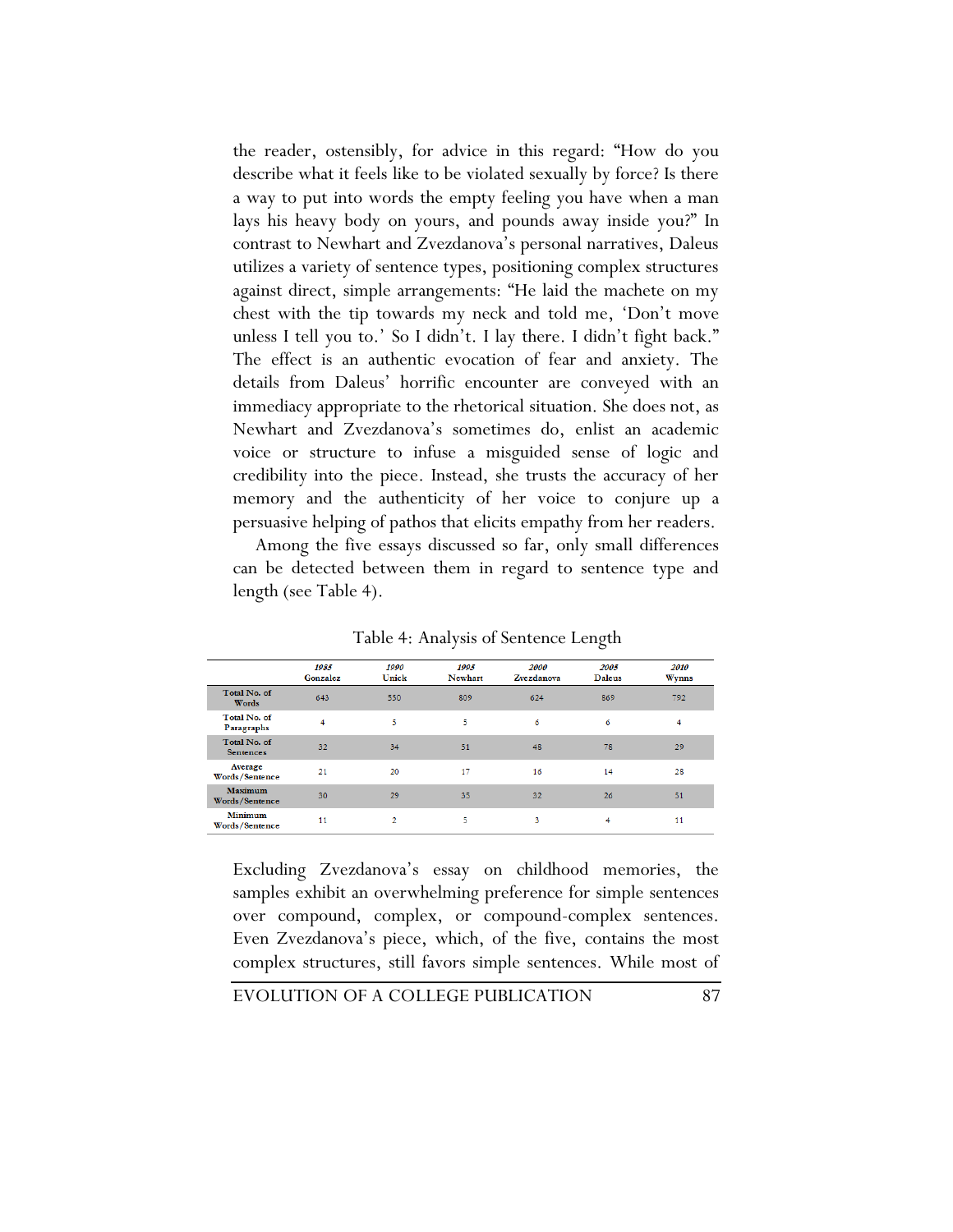these samples contain several complex sentences, very few compound-complex sentences, or even simple compound sentences, were found. The sixth and most recent sample, however, shows a drastic increase in the usage of complex and compound-complex sentences. In fact, only two simple sentences (out of 29 total sentences) can be found in English 201 student Mark Wynns' "Do the Smart Thing: Thoughtful Action against Global Warming."

Wynns' 2010 essay can most meaningfully be compared to the two earliest samples by Gonzalez and Unick, as all three can be categorized as position papers. As I noted earlier in my analysis, Gonzalez and Unick's essays rely on logic and reasoning to demonstrate their claims, omitting outside texts and thereby sacrificing authority and credibility. Conversely, Wynns cites academic studies to disparage society's resistance toward nuclear energy as a viable alternative to fossil fuels. Perhaps the most prominent difference between Wynns' work and that of Gonzalez and Unick, however, is in the writing *style*. Only 6.9 percent of Wynns' essay is comprised of simple sentences, as opposed to 43.8 percent of Gonzalez's and 29.4% of Unick's. But where we see the largest difference is in the presence of complex and compound-complex sentences: 48.3% of Wynns' sentences can be described as complex, whereas only 21.9% and 26.5% of Gonzalez and Unick's, respectively. Lastly, and most dramatically, Wynns' essay contains eight, rather lengthy, compound-complex sentences, whereas Gonzalez's essay contains five, and Unick's contains none.

In examining Wynns' introductory paragraph, we can see a marked difference between the language featured, not only in Gonzalez's and Unick's essays, but in Newhart's, Zvezdanova's, and Daleus' as well:

*Though climate change is a proven phenomenon and arguably the most important issue of our time, it remains misunderstood by many. For decades, industrial interests that benefit from activity that pollutes the atmosphere have waged all-out war on the global*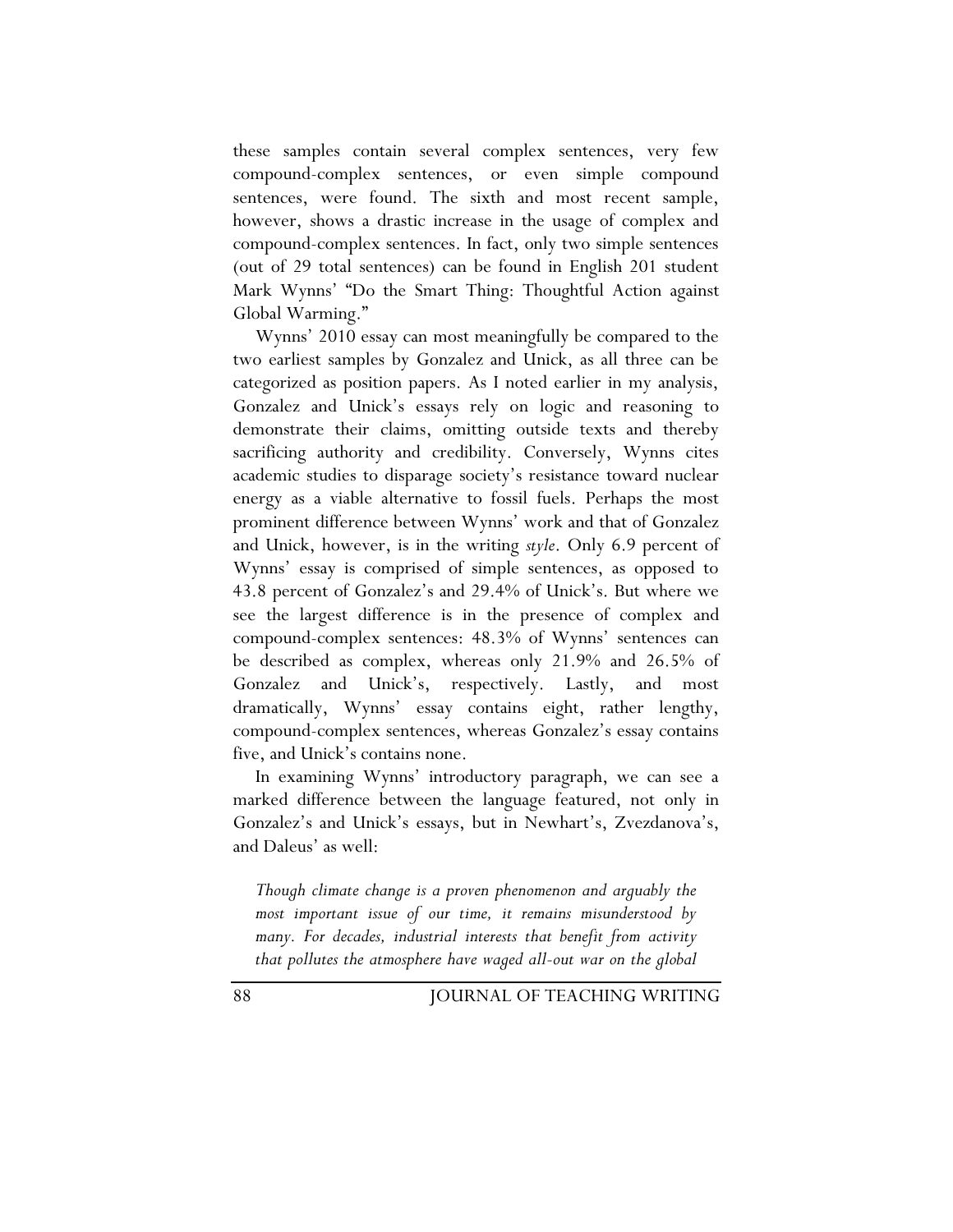*warming theory in the public arena, simultaneously stalling solutions and making the problem worse. They insist (correctly to some extent) that solving the problem will be uncomfortable and cause a lot of upheaval in the current economic system, but certainly environment catastrophe (such as G. Tyler Miller's forecast of potential wildfires in 90% of North American forests [p. 301]) would be much more uncomfortable.*

Here, Wynns utilizes a passive, objective voice and yet manages to firmly and effectively present his argument—that disregarding evidence of global warming is exacerbating the problem. The introduction is comprised exclusively of complex and compoundcomplex sentences, which contribute to the writer's credibility and reliability, as does the citation of G. Tyler Miller in line seven.

The inclusion of Wynns' advanced-level academic essay paired with the *exclusion* of personal narratives in the 2010 issue of *John Jay's Finest* suggests a significant shift in, not only the type of writing valued by English faculty at John Jay, but also in the intended (and potential) uses of a publication like *JJF*. From 1985 to 1995, the magazine devoted most of its pages to personal narratives and creative writing, allotting approximately 12 to 16% of the magazine to academic writing in the form of non-researched position papers (such as Gonzalez's and Unick's essays). By 1995, personal narratives continue to dominate the pages of *JJF*, but textual analyses emerge in a close second place. By 2000, personal narratives are on the decline, and more academic writing takes their place in the form of exploratory research essays, researched arguments (like Wynns'), and, of course, textual analyses (which, by 2010, constitute the majority of the magazine).

So what is lost and what can be gained—pedagogically, curricularly, administratively—by such a pronounced stylistic shift from publishing student writing *as literature* to publishing it to serve as rhetorical models for academic writing? Perhaps one undesired consequence is that the magazine may come to be perceived as a text used exclusively for learning purposes, not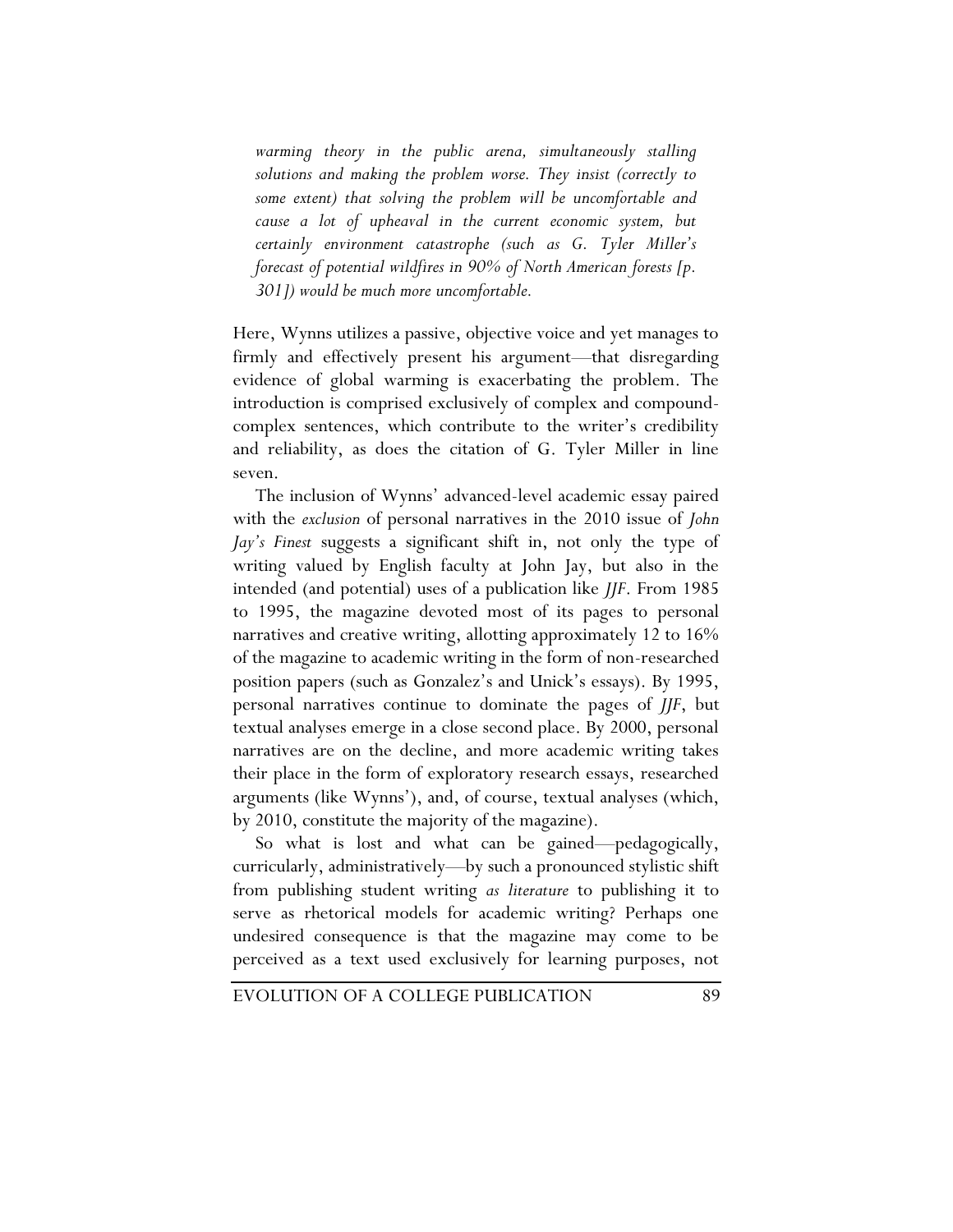enjoyment. Such an association may undermine the magazine's founders' original aspirations, which were, in part, to motivate freshmen writers to craft creative, engaging work with the goal of someday seeing it in print (and therefore valued and respected by an audience outside the classroom). Stoic and cerebral academic writing, however well-written, nonetheless lacks the power to engross, at least at a glimpse, the average freshman student at John Jay College.

And yet, the rhetorical inadequacies discovered in the ostensibly academic essays by Gonzalez and Unick indicate that there is certainly a need to exhibit stronger models of this genre. Since *JJF*'s inception in 1985, its production and distribution process has been severely underfunded, rendering the project essentially useless as a pedagogical tool in the writing classroom. (How can an undergraduate population of 14,000 benefit from a magazine if it can only be found in the recesses of the library's special collections, or in the seldom-opened drawers of faculty?) To ameliorate the financial burden of producing a publication of student writing, Vassar College requires students enrolled in all composition courses to purchase copies of *The Sampler* (published tri-annually). Compulsory sales allow faculty to make significant use of the journal as a tool for modeling successful writing approaches. "The compositions in our magazine," wrote *The Sampler*'s editors in response to Edith Wells' survey, "are examined closely and discussed in detail as part of the class work" (4). By the end of their freshman year, Vassar students have been exposed to a variety of exemplary student essays, and, in doing so, "build up a set of critical standards which are meaningful because the students have had a part in formulating them" (4).

Lacking the level of classroom presence enjoyed by publications such as *The Sampler*, *John Jay's Finest* serves only to congratulate the distinguished writing of a handful of students each year. Of tremendous importance, the magazine functions as an institutional archive, documenting shifts in the writing culture at John Jay, but it could be so much more. Adopting the compulsory sales strategy of publications such as Vassar's *The Sampler* and,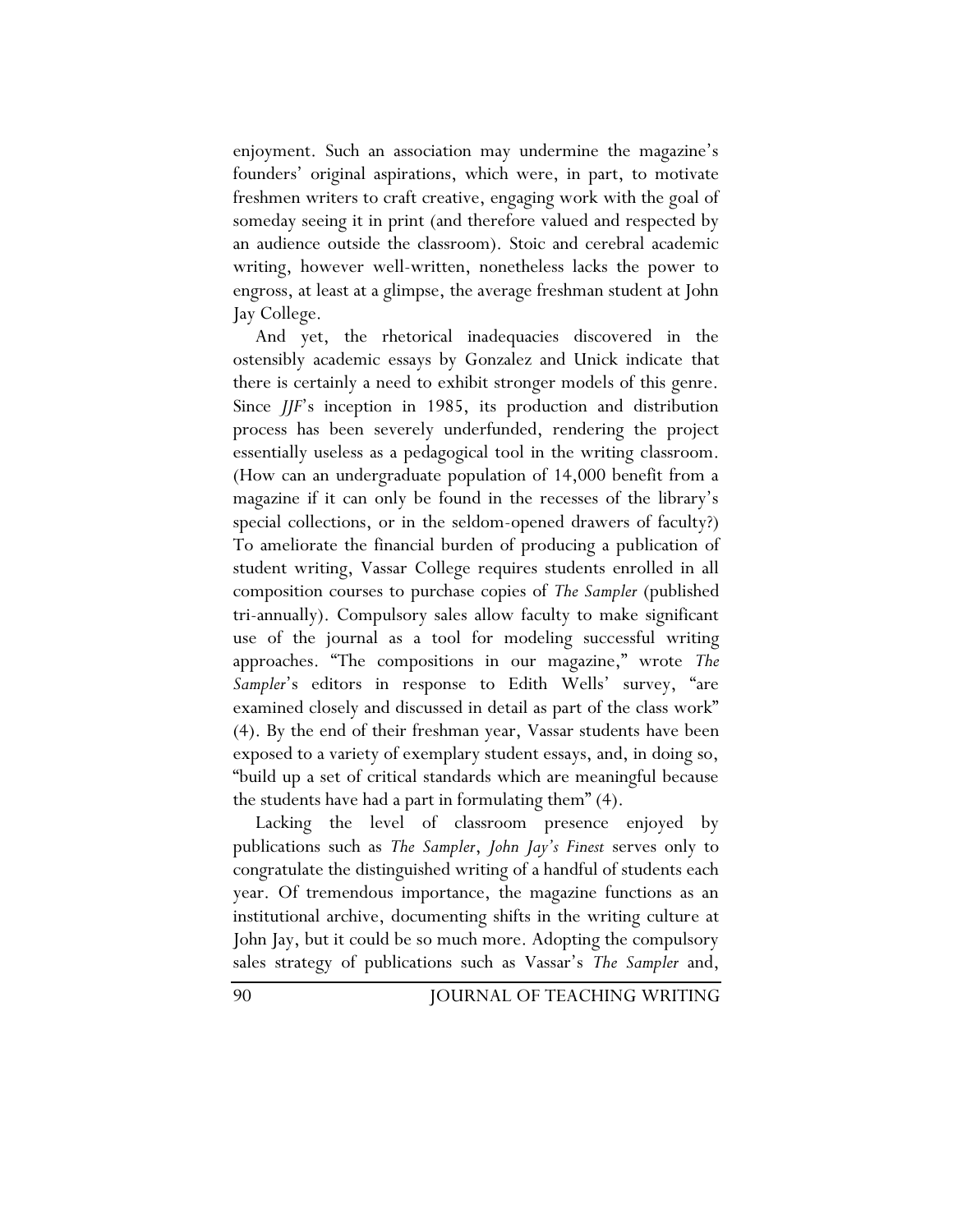perhaps more notably, New York University's *Mercer Street*, would convert *John Jay's Finest* into a sustainable enterprise—plus it would bring about the added benefit of ensuring every John Jay freshman's exposure to the level of academic writing they are encouraged to meet as new members of this strange, yet no less important, discourse community.

Finally, my time spent with this collection of student writing from John Jay College—much of it electrically poignant and insightful—leaves me with the following realizations toward a guide for publishing student writing:

• In order to help reconcile the tension between *reflexive* writing (writing for one's self and one's peers) and *extensive* writing (writing for one's teacher), publications of student writing should aim to feature work that comingles these writing situations.

• Published student writing should represent aesthetic and stylistic values held by the institution's entire English department—if not the institution as a whole. To this end, submissions should be read and evaluated by a large swath of faculty and students rather than by just one or two faculty and/or student editors.

• If student publications are to have a pedagogical function, published works should demonstrate a variety of rhetorical moves, from the expressionistic to the academic. Ideally, student writers should see such multimodality enacted within the boundaries of individual works rather than across several pieces of genre-specific writing.

• Student publications should be inclusive—i.e., showcase writing from a variety of discourse and disciplinary communities.

• To ensure their financial and pedagogical viability, student publications should be required texts for all first-year writing and writing intensive courses.

If enacted, the suggestions outlined above can help to create student publication initiatives that will serve as a key tool at every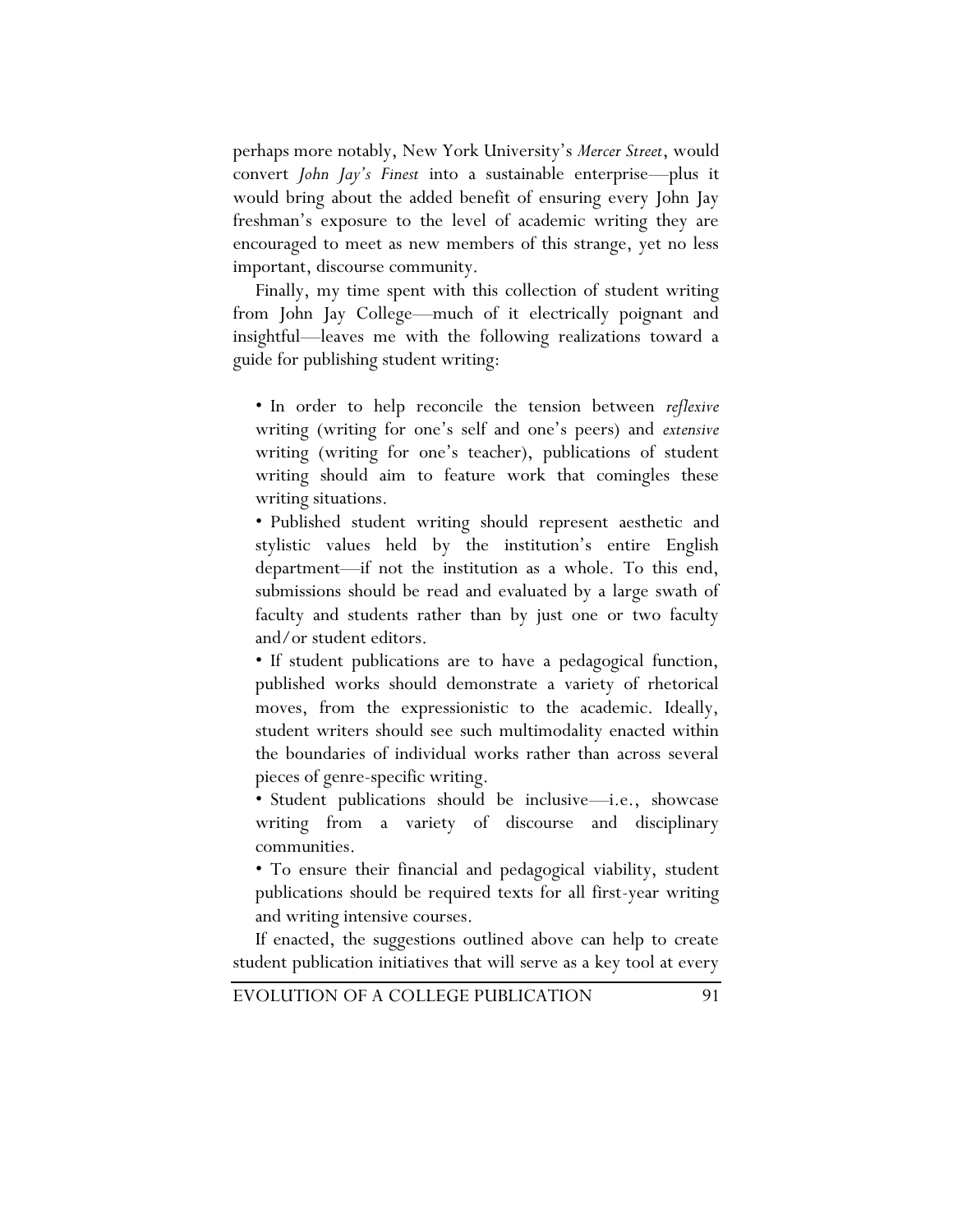step of a writing program's mission. Student publications, if produced thoughtfully and collaboratively, allow programs to see how and in what conditions successful writing is created. They allow us to study it in curriculum meetings and faculty development workshops. They allow us to assess and demonstrate the success of our programs. And, perhaps most importantly, they allow us to celebrate such work and incentivize it for future writers and writing teachers throughout our learning communities.

## **Works Cited**

- Alexander, Jonathan. "Digital Spins: The Pedagogy and Politics Of Student-Centered E-Zines." *Computers & Composition* 19.4 (2002). *Academic Search Complete*. Web. 4 May 2012.
- Berke, Jaqueline. "The Campus Literary Magazine and Composition." *College Composition and Communication* 14.1 (1963): 10 – 14. *JSTOR*. Web. 11 May 2012.
- Bartholomae, David. "Writing with Teachers: A conversation with Peter Elbow." *College Composition and Communication* 46.1 (1995): 62 – 71. *Academic Search Complete*. Web. 8 May 2012.
- Connors, Robert J., and Edward P.J. Corbett. *Classical Rhetoric for the Modern Student*. 4th Ed. New York and Oxford: Oxford University Press, 1999. Print.
- Daleus, Beverly K. "Abduction of a Soul." *John Jay's Finest: Outstanding Student Writing from All Disciplines.* Ed. Allison Pease. New York, NY: John Jay College of Criminal Justice, 2005. Print.
- Gonzalez, Anthony. "Women—Fragile Flowers?" *John Jay's Finest: Outstanding Student Writing from All Disciplines.* Eds. Patricia Licklider and Shirley Schnitzer. New York, NY: John Jay College of Criminal Justice, 1985. Print.
- Loomis, Ormond H. *Program Anthologies, Classbooks, and Zines: An Examination of Approaches to Publishing First-Year Students' Work*. The Florida State University, 2006. United States – Florida: *ProQuest Dissertations & Theses* (PQDT). Web. 4 May 2012.
- Newhart, Cynthia. "Cab Drivers in New York." *John Jay's Finest: Outstanding Student Writing from All Disciplines.* Ed. Frederick Rusch. New York, NY: John Jay College of Criminal Justice, 1995. Print.